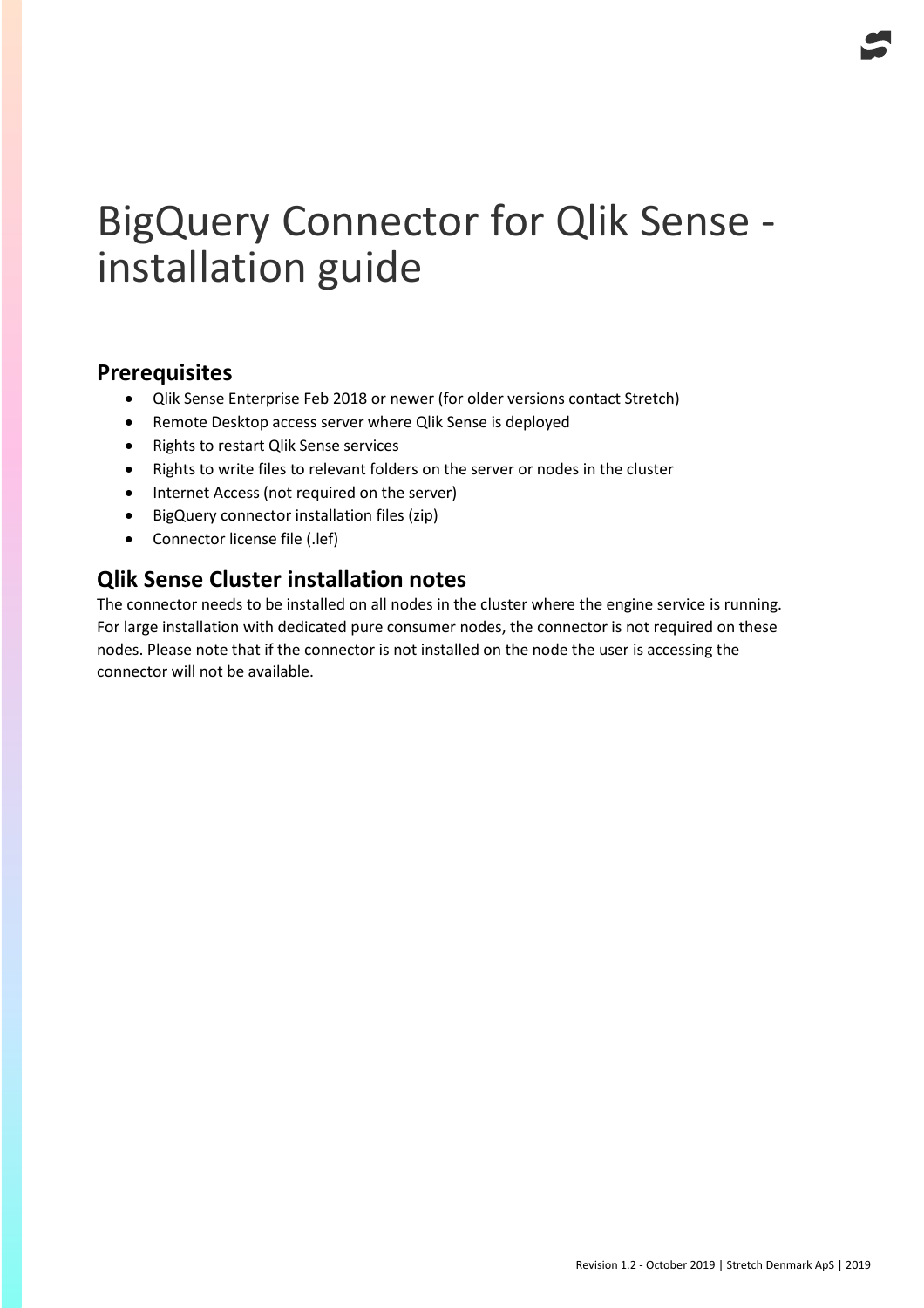# Installation procedure

1. Extract files from the .zip file

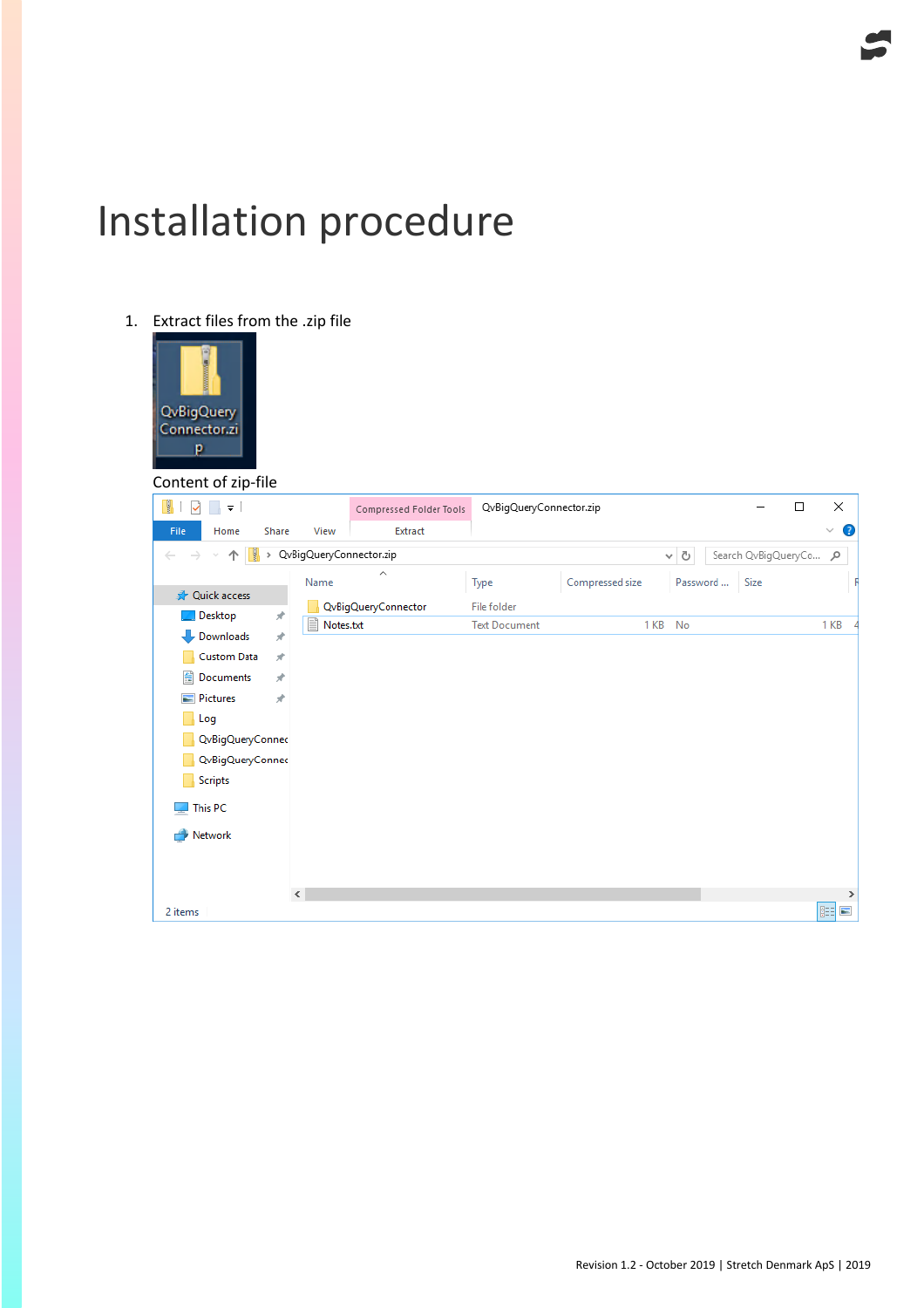### 2. Copy content from .zip file to customer data folder in Qlik. Location: "C:\Program Files\Common Files\Qlik\Custom Data"

| Custom Data<br>$\equiv$                                               |                                      |                  |             |      | ×<br>$\Box$                   |
|-----------------------------------------------------------------------|--------------------------------------|------------------|-------------|------|-------------------------------|
| File<br>Home<br>Share                                                 | View                                 |                  |             |      | Ø<br>$\checkmark$             |
| Program Files > Common Files > Qlik > Custom Data ><br>৺ ি<br>$\prec$ |                                      |                  |             |      | Search Custom Data<br>مر      |
| <b>Duick access</b>                                                   | ∼<br>Name                            | Date modified    | Type        | Size |                               |
|                                                                       | QvBigQueryConnector                  | 21-10-2019 11:05 | File folder |      |                               |
| $\mathcal{R}$<br>Desktop                                              | OvDataMarketConnector                | 24-02-2019 12:04 | File folder |      |                               |
| Downloads<br>$\overrightarrow{x}$                                     | OvEssbaseConnector                   | 24-02-2019 12:04 | File folder |      |                               |
| <b>Custom Data</b><br>$\mathcal{R}$                                   | QvOdbcConnectorPackage               | 24-02-2019 12:05 | File folder |      |                               |
| 兽<br>Documents<br>À                                                   | <b>OvRestConnector</b>               | 24-02-2019 12:07 | File folder |      |                               |
| <b>Pictures</b><br>$\mathcal{R}$                                      | OvSalesforceConnector                | 24-02-2019 12:07 | File folder |      |                               |
| Log                                                                   | <b>QvSAPBAPIConnector</b>            | 24-02-2019 12:29 | File folder |      |                               |
| QvBigQueryConnec<br>QvBigQueryConnec                                  | <b>OvSAPBExConnector</b>             | 24-02-2019 12:29 | File folder |      |                               |
|                                                                       | <b>OvSAPExtractorConnector</b>       | 24-02-2019 12:29 | File folder |      |                               |
|                                                                       | <b>OvSAPInfoProviderConnector</b>    | 24-02-2019 12:29 | File folder |      |                               |
| <b>Scripts</b>                                                        | QvSAPSqlConnector                    | 24-02-2019 12:29 | File folder |      |                               |
| This PC                                                               | OvSSASConnector                      | 24-04-2019 15:14 | File folder |      |                               |
| Network                                                               | QvWebStorageProviderConnectorPackage | 24-02-2019 12:07 | File folder |      |                               |
|                                                                       |                                      |                  |             |      |                               |
| 13 items<br>1 item selected                                           |                                      |                  |             |      | $\overline{\phantom{a}}$<br>睚 |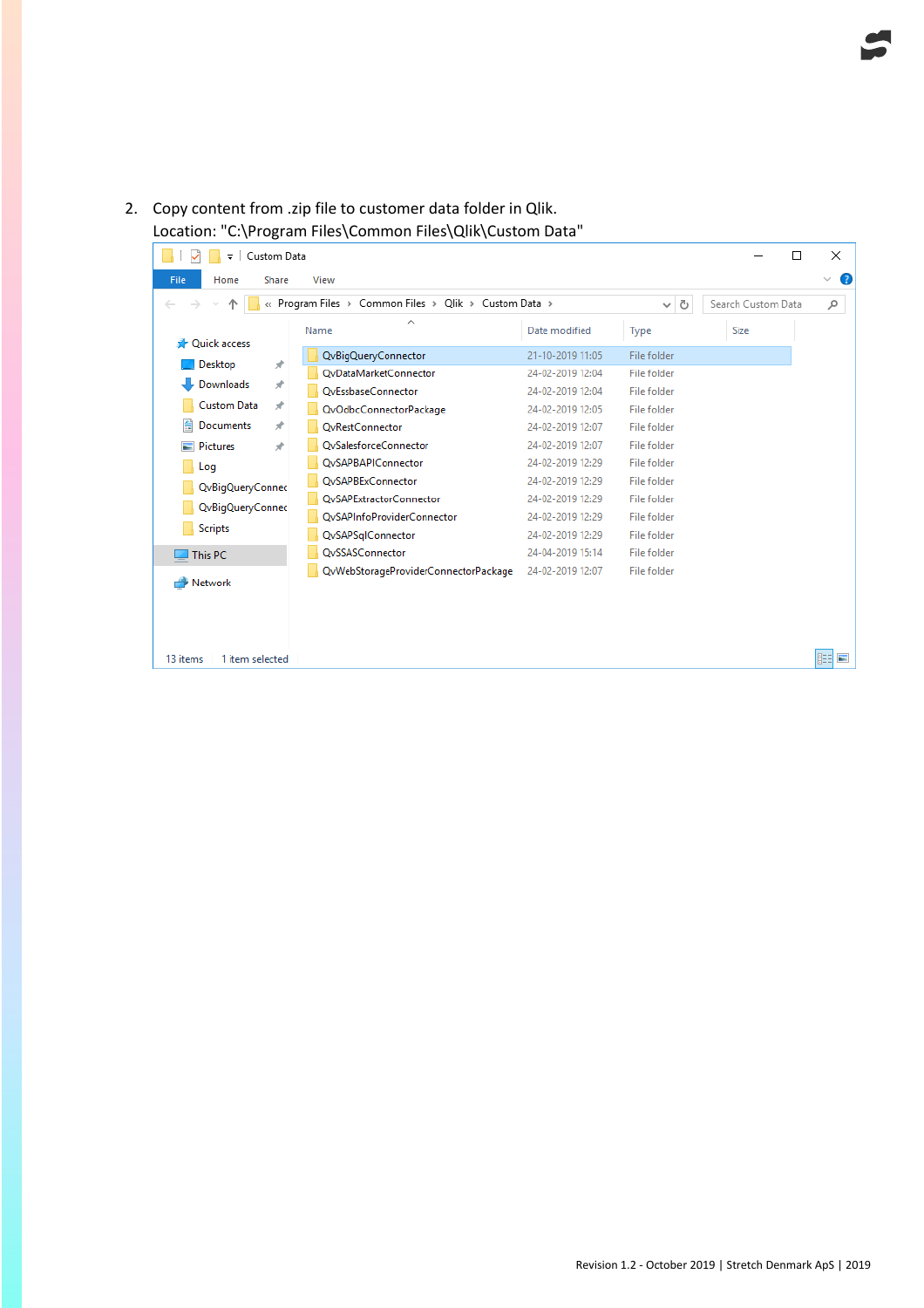| $\overline{\phantom{a}}$               | QvBigQueryConnector                                         |                  |                       | П                   | ×            |
|----------------------------------------|-------------------------------------------------------------|------------------|-----------------------|---------------------|--------------|
| File<br>Home<br>Share                  | View                                                        |                  |                       |                     | $\checkmark$ |
|                                        | « Common Files > Qlik > Custom Data > QvBigQueryConnector > |                  | Ō<br>$\checkmark$     | Search QvBigQueryCo | م            |
| <b>Duick access</b>                    | Name                                                        | Date modified    | Type                  | Size                |              |
|                                        | web                                                         | 13-06-2019 13:39 | <b>File folder</b>    |                     |              |
| Desktop<br>À                           | I.<br>Avro.dll                                              | 15-05-2019 19:37 | Application extension | <b>123 KB</b>       |              |
| Downloads<br>À                         | <b>BigQueryConnector.exe</b>                                | 21-10-2019 13:45 | Application           | <b>89 KB</b>        |              |
| <b>Custom Data</b><br>À                | BigQueryConnector.exe.config                                | 09-10-2019 16:32 | <b>CONFIG File</b>    | 21 KB               |              |
| <b>Documents</b><br>À                  | BigQueryCSVLoder.gvs                                        | 09-10-2019 12:02 | <b>OVS File</b>       | $2$ KB              |              |
| $\blacksquare$ Pictures<br>À           | Google.Api.Gax.dll<br> ⊛                                    | 01-05-2019 14:57 | Application extension | <b>64 KB</b>        |              |
| Log                                    | ⊛ <br>Google.Api.Gax.Rest.dll                               | 01-05-2019 14:57 | Application extension | <b>16 KB</b>        |              |
| QvBigQueryConnec                       | S<br>Google.Apis.Auth.dll                                   | 11-09-2019 10:12 | Application extension | <b>111 KB</b>       |              |
| QvBigQueryConnec                       | Google.Apis.Auth.PlatformServices.dll                       | 11-09-2019 10:12 | Application extension | 5 KB                |              |
|                                        | %<br>Google.Apis.Bigguery.v2.dll                            | 07-05-2019 10:04 | Application extension | <b>111 KB</b>       |              |
| <b>Scripts</b>                         | Google.Apis.CloudResourceManager.v1.dll<br>I Co             | 07-10-2019 08:09 | Application extension | <b>59 KB</b>        |              |
| This PC                                | Google.Apis.Core.dll<br>▧                                   | 11-09-2019 10:12 | Application extension | <b>66 KB</b>        |              |
|                                        | I.<br>Google.Apis.dll                                       | 11-09-2019 10:12 | Application extension | <b>74 KB</b>        |              |
| Network                                | Google.Apis.PlatformServices.dll<br> ⊛                      | 11-09-2019 10:12 | Application extension | 5 KB                |              |
|                                        | I.<br>Google.Apis.Storage.v1.dll                            | 07-05-2019 10:07 | Application extension | <b>128 KB</b>       |              |
|                                        | Google.Cloud.BigQuery.V2.dll                                | 07-02-2019 16:40 | Application extension | <b>155 KB</b>       |              |
|                                        | Google.Cloud.Storage.V1.dll                                 | 11-02-2019 12:35 | Application extension | <b>95 KB</b>        |              |
|                                        | License.lef                                                 | 26-06-2019 10:56 | <b>LEF File</b>       | 1 <sub>KB</sub>     |              |
|                                        | Microsoft.Hadoop.Avro.dll                                   | 02-11-2016 10:18 | Application extension | <b>135 KB</b>       |              |
|                                        | Microsoft.Win32.Primitives.dll                              | 15-05-2019 20:35 | Application extension | <b>21 KB</b>        |              |
|                                        | netstandard.dll                                             | 15-05-2019 20:35 | Application extension | 97 KB               |              |
| 1 item selected 118 bytes<br>124 items |                                                             |                  |                       |                     | Е            |

## 3. Copy License.lef to the QvBigQueryConnector folder